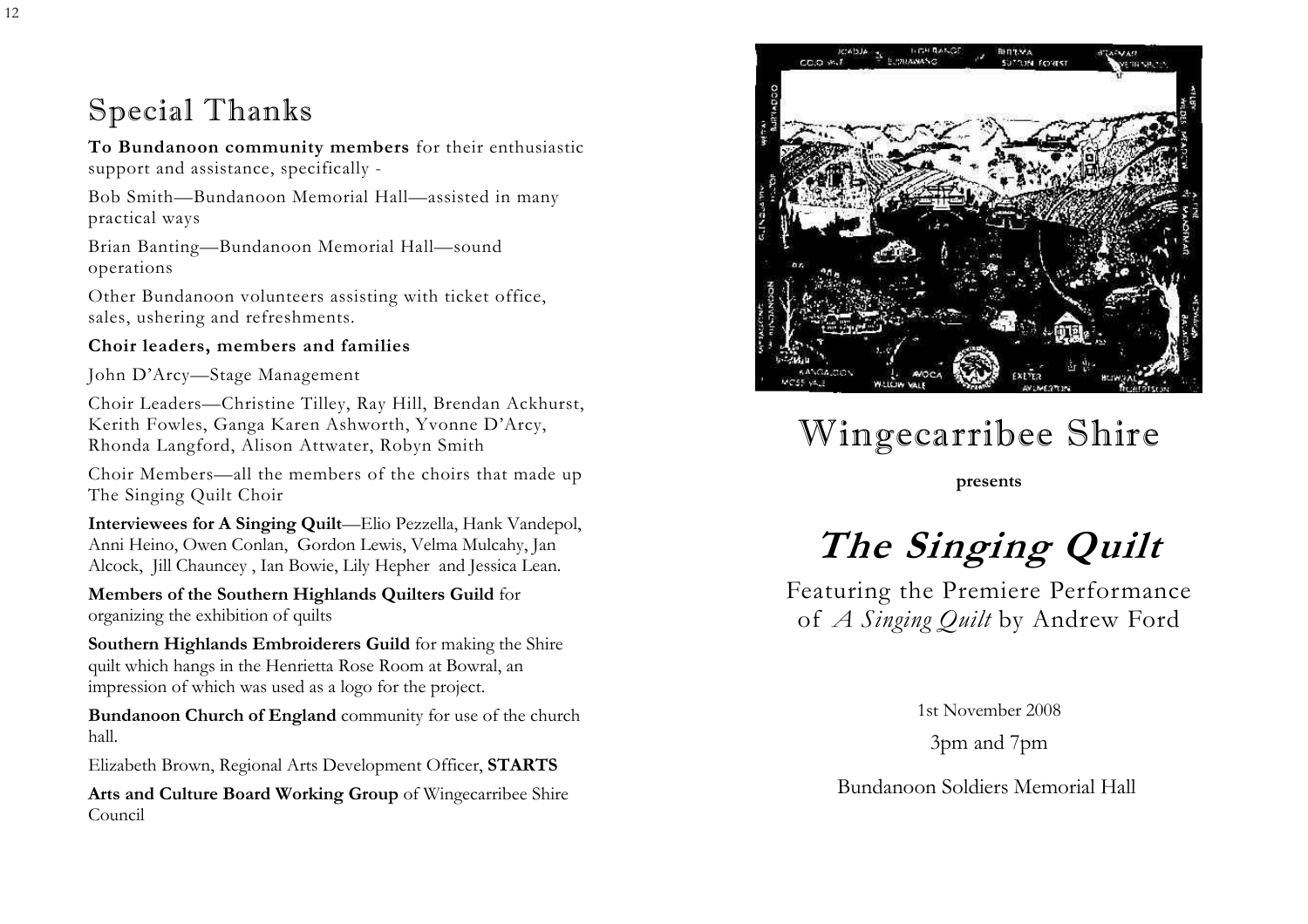







A Singing Quilt was commissioned by Wingecarribee Shire Council with financial assistance from the Regional Arts Fund which is an Australian Government initiative supporting the arts in regional and remote Australia.

1-3 May 2009 usic and  $\nu_{\alpha}$ All program and booking details are now available at: www.artsinthevalley.net.au arts in the valley KANGAROO VALLEY or phone: 4465 2575 for a brochure

arts in the valley

The performances of A Singing Ouilt are being recorded by Belinda Webster from Kangaroo Valley who runs Tall Poppies Records. Tall Poppies is a nonprofit Australian record company which promotes Australian composers, musicians, graphic artists and poets.

The recording will be made available on a CD at a later date.

### Looking for local arts information?

Please contact Jenny Kena, Community & Cultural Development Officer Ph: 4868 0855 jenny.kena@wsc.nsw.gov.au to be added to the ArtsInfo mailing list



Civic Centre, Elizabeth Street Moss Vale. PO Box 141 Moss Vale, NSW, 2577. Ph: 02 4868 0888 Fax: 4869 1203 wscmail@wsc.nsw.gov.au www.wsc.nsw.gov.au

The Singing Quilt concerts are part of the Wine Arts and Roses Festival 1st—16th November.

For further details of other events including the Art Studio Trail on this weekend www.southern-highlands.com.au/war





11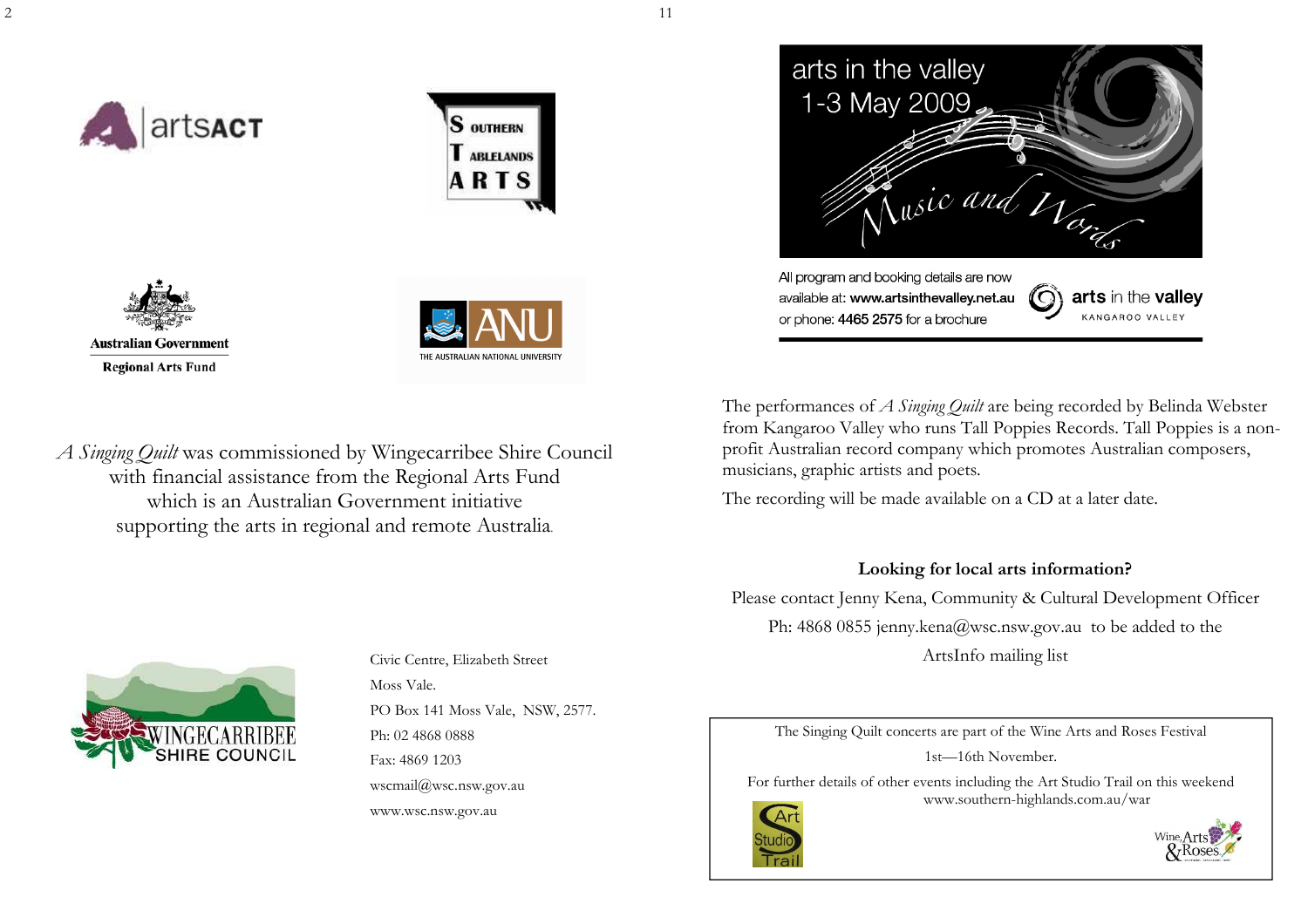#### 3

### Andrew Ford (b. 1957)

### A Singing Quilt (2008) for mixed choir, percussion and prerecorded speaking voices

The starting point for this piece was a series of interviews I conducted in early 2008 with eleven residents of the New South Wales Southern Highlands. Let me name them in the order in which their voices appear in the piece: Elio Pezzella of Moss Vale, Hank Vandepol of Welby, Anni Heino of Robertson, Owen Conlan of Robertson, Gordon Lewis (at the time, Mayor of Wingecarribee Shire Council), Velma Mulcahy of Welby, Jan Alcock of Mittagong, Jill Chauncey of Moss Vale, Ian Bowie of Bowral, Lily Hepher of Mittagong, and Jessica Lean of Bundanoon. Some of these people were born in the Southern Highlands, some had arrived from other parts of Australia, some from other countries. As much as anything, I was interested in their early memories and first impressions of the place. In A Singing Quilt, we hear short excerpts from these interviews, including, at the very end, the first four speakers returning to describe their new locations in their native languages: Italian, Dutch, Finnish and Irish.

Having edited the interviews, I took some of the words and set them to music. In fact all the words the choir sings come from these interviews. Most of the choral writing in the piece is canonic. That's to say the singers divide into three, four and frequently six parts to sing the same melodies out of phase, in canons or rounds. This was a way of creating a rich musical texture out of fairly simple material, but it also felt (in my mind, at least) like travelling across an expansive landscape.

The final element in  $A$  Singing Quilt is the percussion ensemble: five players playing cymbals, wind-chimes and rain sticks, drums (bongos, congas and tom-toms) and tuned percussion (marimba, vibraphone, tubular bells, Thai gongs and hand bells).

A Singing Quilt was commissioned by Wingecarribee Shire Council with financial assistance from the Regional Arts Fund, an Australian Government initiative supporting the arts in regional and remote Australia. The driving force behind the project was Jenny Kena, the council's Community and Cultural Development Officer, and the title of the piece was her idea.

### Rapid Musical Tour Around the World

MOYA SIMPSON'S CAN BELTO will take you on a very rapid musical tour around the world. From Czech Republic mountain hollers, via traditional Bulgarian, Georgian, Italian and Maori songs with a little bit of Beatles fusion thrown in. World music with attitude!

#### Nigel Westlake (b. 1958)

Omphalo Centric Lecture (1984) for percussion quartet

DRUMatiX directed by Gary France

#### George Hamilton Green (1893-1970)

DRUMatiX directed by Gary France A selection of rags

INTERVAL—20 MINUTES

#### Andrew Ford (b. 1957)

A Singing Quilt (2008) for mixed choir, percussion and prerecorded speaking voices

> Combined choir, conducted by Andrew Ford, with members from Serendipity, WENCHEs, Berrima Singers, Southern Highlands Voices in Harmony, SHACappella, Singing for Leisure, Highlandaires, Southern Highlands Sing Australia.

DRUMatiX directed by Gary France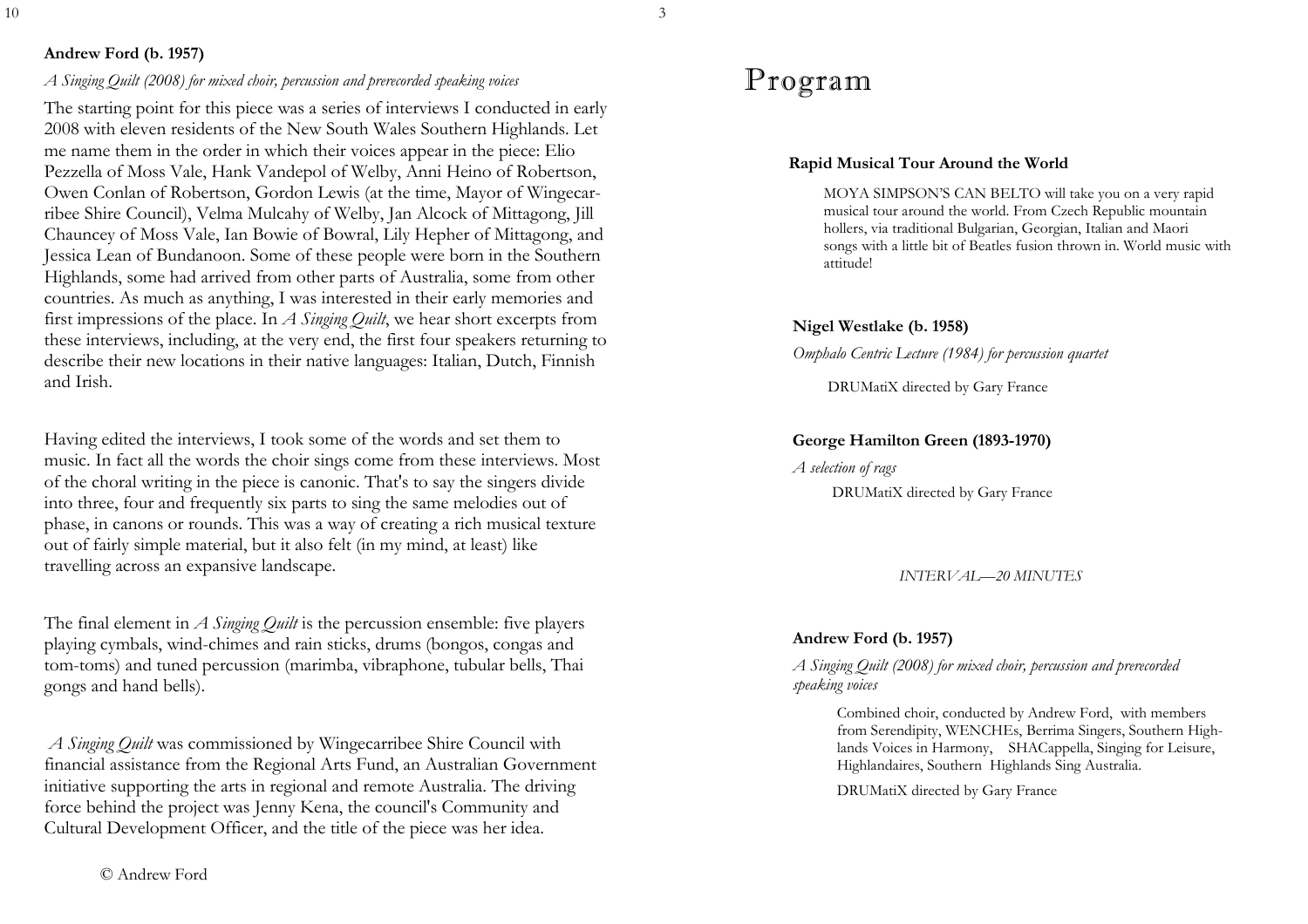

### Moya Simpson's Can Belto

Can Belto was formed in 1996 after a series of voice workshops run by Moya. The group has performed mostly world music, but has broken loose recently with a performance of Bohemian Rhapsody, and now Beatles. Can Belto has performed at the National Folk Festival, the War Memorial's Hall of Memory, and have been involved in many Shortis and Simpson's theatre projects. They also were the basis of the choir in 'Emma Celebrazione" and 'The Universal Lake' for the Weereewa Festival.

### Moya Simpson

Moya Simpson, singer, actor, comedian, leader of voice workshops and choirs, discovered she could sing in 1984. Since then she has carved out a career built upon her extraordinary vocal versality, comic timing and energetic delivery of whatever she takes on. She's sung songs of the Balkans in Mesana Salata and Martenitsa, toured for Musica Viva in acappella group Girls In Your Town with Mara Kiek, Jarnie Birmingham and Margret RoadKnight, and trained with British singer and voice specialist Frankie Armstrong to develop her own voice workshop skills.

Moya has worked with the Singing Quilt choir members leading two highly successful singing workshops at Exeter Hall earlier this year.



His compositions have been performed by John Williams, the London Symphony Orchestra, the Royal Scottish National Orchestra, the Australia Ensemble, Slava Grigoryan, Synergy Percussion, the Amsterdam Percussion Ensemble, Trilok Gurtu, the New York Percussion Ensemble, Michael Kieran Harvey, and Australia's leading orchestras and soloists.

In 2004 Westlake was awarded the HC Coombs Creative Arts Fellowship at the Australian National University.

### George Hamilton Green (1893-1970)

#### A selection of rags

George Hamilton Green was born in May 1893 in the USA, into a musical family. He was a piano prodigy by age four, and by the time he was eleven he was already being called "the greatest xylophone player in the world"! He recorded hundreds of solos, and played with many bands. In 1928, George and his brothers Joseph and Lew formed the original sound crew for Walt Disney animations, playing George's own compositions.

In the 1920s, George Hamilton Green wrote a series of 50 lessons for xylophone and sold them for \$1 each. Each lesson is crafted to develop and refine a particular xylophone skill or technique, while teaching the player all of the keys. This book is still universally used by percussionists at all stages in their development, and is generally thought of as the best instruction course for xylophone. The course teaches the xylophonist both general xylophone technique, and also special ragtime technique.

Ragtime is an American style of music which preceded jazz from the late 1800s until about 1920. It is characterised by accents on unusual parts of the beat, which gives a syncopated style. One of the most famous ragtime composers was Scott Joplin, who wrote such famous pieces as 'The Entertainer' and 'Maple Leaf Rag'. Xylophone rags are characterised by fast, virtuosic solo parts.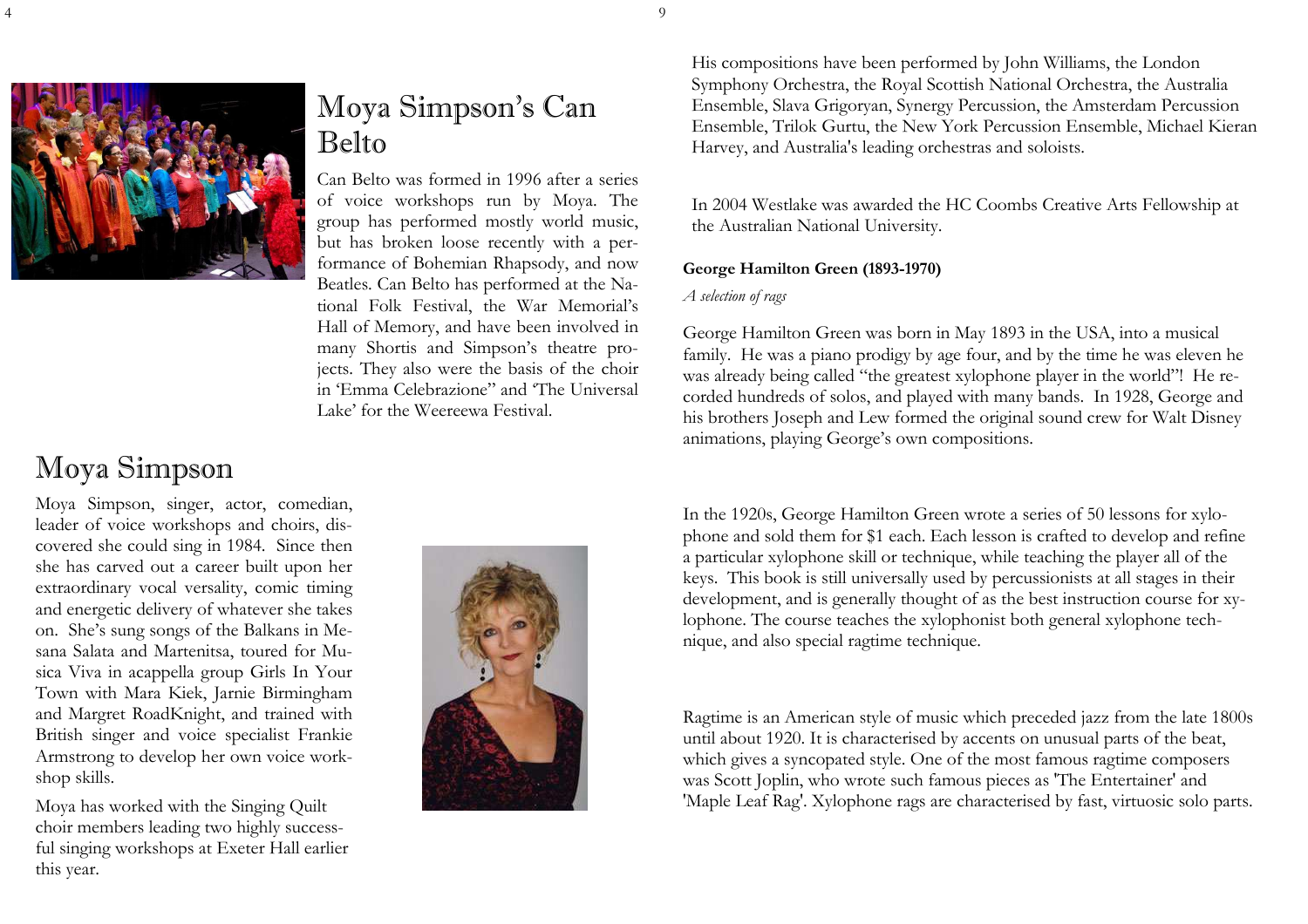## Program notes

8

### Nigel Westlake (b. 1958)

### Omphalo Centric Lecture (1984) for percussion quartet

The title comes from the painting by Paul Klee, the direct and centred simplicity of which inspired the composer. The piece also owes much to the music of the African balofon (or xylophone), with its persistent ostinati, cross-rhythms and variations on simple melodic fragments. Like African music it seeks, in the words of the composer, "to celebrate life through rhythm, energy and movement". Omphalo Centric Lecture is essentially Westlake's Opus 1. It was chosen to represent Australia at the 1986 Paris Rostrum of Composers and has gone on to become one of the most frequently performed and recorded works in the percussion repertoire by groups in the USA, Japan, Europe and Australia. Originally written for the percussion ensemble Synergy, Omphalo Centric Lecture deals with the basic principles of repeated rhythmic melodic fragments and multi-metrics.

 Nigel Westlake's professional career as a clarinettist commenced in 1975 at the age of 17. He has played in fusion bands, soundtrack recording sessions, Australia's leading instrumental groups and as a soloist with orchestras and classical ensembles in Australia and in many cities around the world.

Westlake's film work includes the feature films Babe, Babe – Pig in the City, Children of the Revolution, A Little Bit of Soul, The Nugget, Miss Potter and the Imax films Antarctica, Imagine, The Edge and Solarmax. He has received numerous awards for his compositions including the Gold Medal at the New York International Radio Festival.

Nigel Westlake's conducting debut was with the Queensland Symphony Orchestra in 1997. He has since conducted film scoring sessions and performances in Sydney, Melbourne, Canberra and Tasmania. Last month, he conducted a concert of his music with the Melbourne Symphony Orchestra during the Melbourne International Arts Festival.



### Gary France and DRUMatiX

Gary France loves to play music, all kinds! You will find him at home in the orchestra, a circus band, the concert stage, a jazz club, a western swing band, folk festivals or in Canberra, Australia, making music with his percussion students at the Australian National University. Past performances and teaching have taken him to India, Africa, Indonesia, Singapore, Taiwan, New Zealand, Brazil and all parts of North America. Gary has been an ANU School of Music f aculty member since 1998, and is director of the ANU ensemble DRUMatiX.

Gary has performed with the Auckland Philharmonia, the West Australian Symphony Orchestra, the Nova Ensemble, the West Australian Opera and Ballet Orchestras, the Dallas Brass, the Doddworth Saxhorn Ensemble, the Australian Chamber Orchestra and was principal timpanist/percussionist with the Canberra Symphony 1998 - 2003, with whom he performed William Kraft's Concerto for Timpani and Orchestra in 2001. Gary's list of world premieres includes works by Larry Sitsky, Ross Edwards, Peter Sculthorpe, Robert Cucinotta, Edward Applebaum, Roger Smalley, Sir Michael Tippett and Robert Casteels.

His leadership activities include former Head of the West Australian Conservatorium of Music and the ANU School of Music, as well as Convener/Artistic Director of numerous major events such as Heartbeat International World Music Festival (1995), the Rhythms of Life Percussion Festival (2002), the Australian National Percussion Symposium (2003), the Australian Music Educators National Conference (2005), The Australian World Rhythms Festival (2008) and the Australian International Marimba Festival (2008). Gary is also the Lead Principal Investigator in the ANU New Media Laboratory (NML), a research team that explores the multifaceted relationships between acoustic instruments.

The members of DRUMatiX for this performance are Charles Martin, Izac Sadler, Jonathan Barrington , Christina Hopgood and Yvonne Lam.